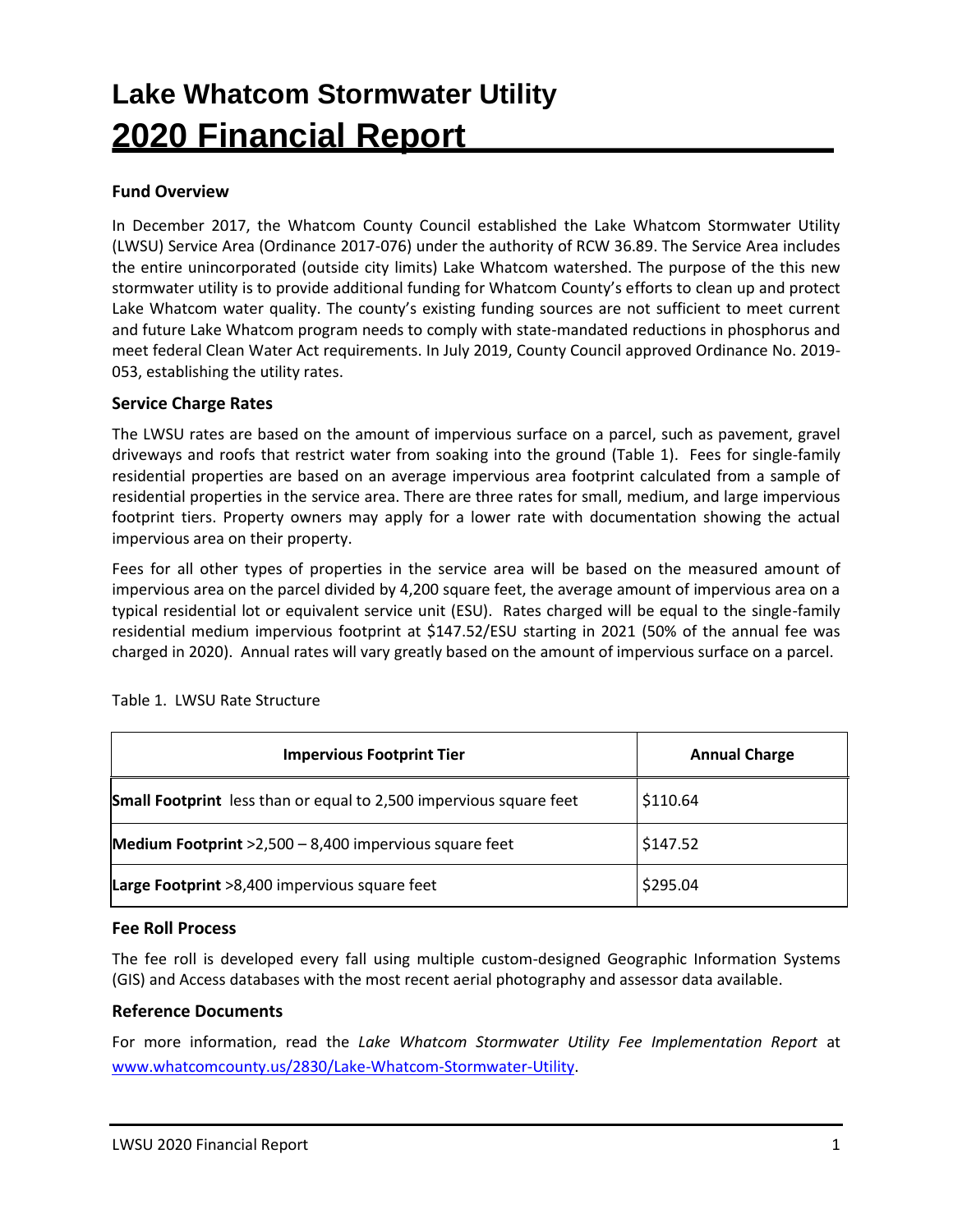# **Fund Balance**

All money collected through the Lake Whatcom Stormwater Utility goes into a dedicated fund within Whatcom County government. That fund will only be used to cover expenses for the Lake Whatcom Stormwater Program and cannot be used for any other purpose.

Starting in 2021, the amount of money collected through the LWSU will be approximately \$820,000 per year. This is the amount of supplementary funds currently needed for Whatcom County to comply with permit requirements in the following Lake Whatcom Stormwater Program areas: capital project construction, capital project maintenance, outreach and education, homeowner incentives/residential retrofits, water quality monitoring, and administrative costs associated with managing the stormwater utility. Since the 2020 annual charge was 50% of the full rate, the amount collected in 2020 was approximately half the full amount (see Table 2). Once fully implemented, the utility will provide approximately 25% of the county's funding for Lake Whatcom management programs. The remainder will continue to come from other county-wide generated sources and grants. Total fund revenue, expenditures, and balance beginning in 2020 are summarized in Table 2 below.

|                                 | 2020      |  |  |  |
|---------------------------------|-----------|--|--|--|
| <b>LWSU Revenue</b>             |           |  |  |  |
| LWSU Fees                       | \$430,275 |  |  |  |
| Interest                        | \$176     |  |  |  |
| <b>Total LWSU Revenue</b>       | \$430,451 |  |  |  |
| <b>LWSU Expenditures</b>        |           |  |  |  |
| <b>Total LWSU Expenditures</b>  | \$129,440 |  |  |  |
| Net Income/(Loss)               | \$301,011 |  |  |  |
| <b>End of Year Fund Balance</b> | \$301,011 |  |  |  |

Table 2. LWSU Fund Revenue, Expenditures, and Fund Balance since Inception

## **2020 Expenditures**

LWSU expenditures for 2020 totaled **\$129,439.97**. Annual expenses are summarized by program area in Table 3 and Figure 1. Detailed expenses are listed in Table 4. The LWSU program is supported by Whatcom County Public Works Stormwater Division staff. In 2020, LWSU funds paid for approximately 50% of a natural resource specialist III position and 40% of a program specialist position. Salary and benefits for staff support are divided by program area. LWSU receives additional stormwater staff support from Whatcom County Public Works through other county funding sources.

Year-end financial data in this report were compiled February 1, 2021, and while not expected to change, the data are not final until the completion of the annual financial audit. Official financial records are maintained by Whatcom County separately from this report, which is provided for informational purposes only.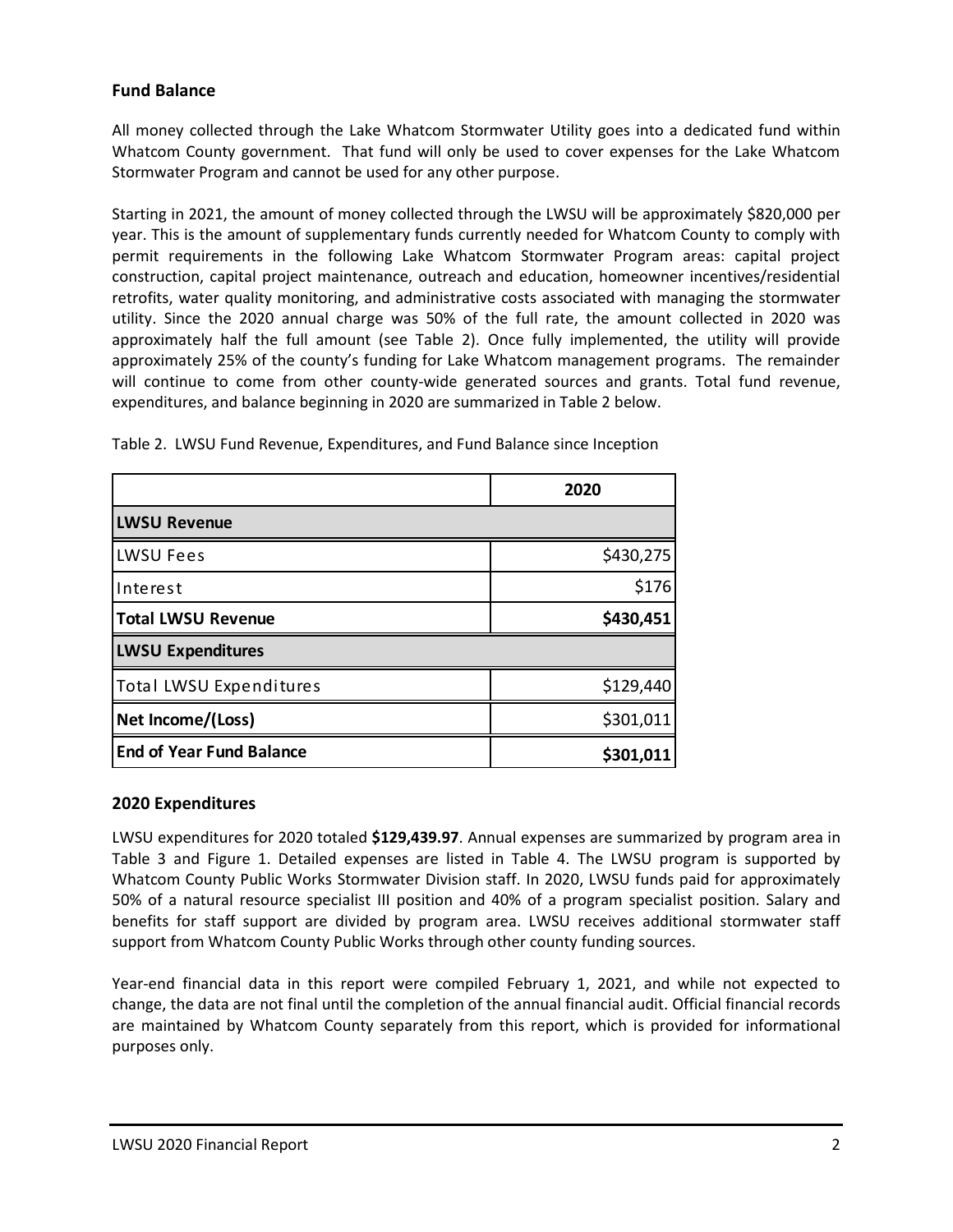Table 3. Summary of 2020 LWSU Expenses by Program Area

| 2020 LWSU Program Areas                         | <b>Total</b> | Percent |
|-------------------------------------------------|--------------|---------|
| Administration & Program Management/Development | \$29,631.29  | 23%     |
| Capital Improvement Projects                    | \$85,000.00  | 66%     |
| Maintenance & Small Works                       | \$0.00       | 0%      |
| <b>Tributary Monitoring</b>                     | \$0.00       | 0%      |
| <b>Enhanced Education &amp; Outreach</b>        | \$14,808.68  | 11%     |
| Homeowner Incentive Program                     | \$0.00       | 0%      |
| <b>Total</b>                                    | \$129,439.97 | 100%    |

Figure 1. 2020 LWSU Expenditures